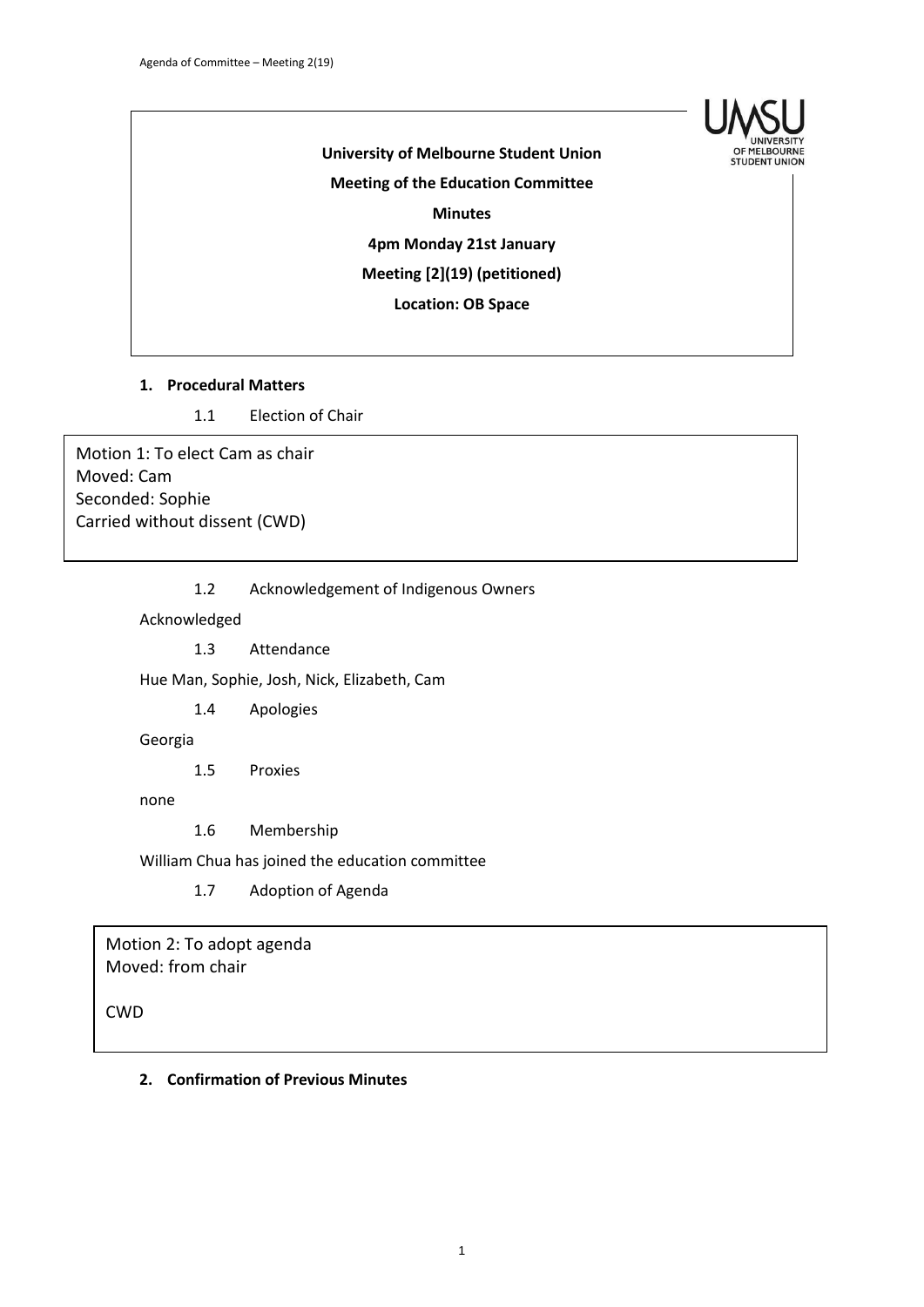Motion 3: To confirm the minutes of meeting 1(19) Petitioned Moved: chair

**CWD** 

# **3. Conflict of Interest Declarations**

Elizabeth and Sophie indicated that they knew someone who applied for a NATCON grant and decided not to speak on their report

Motion 3: To note declarations Moved: Chair

**CWD** 

# **4. Matters Arising from the Minutes**

Nothing discussed

#### **5. Correspondence**

No correspondence to discus

**6. Office Bearer Report**

**Elizabeth spoke to the EdAc report, indicating that she has completed action point 1 and half of 2 – informing students and secretaries of SRN appointments Cam discussed report, clarifying that no money has been spent at this point in time.**

Motion 4: To amend Education Public OB Report; remove Budget Expenditure section Moved: Chair

CWD

Motion 4: To accept the OB reports Moved: Chair

CWD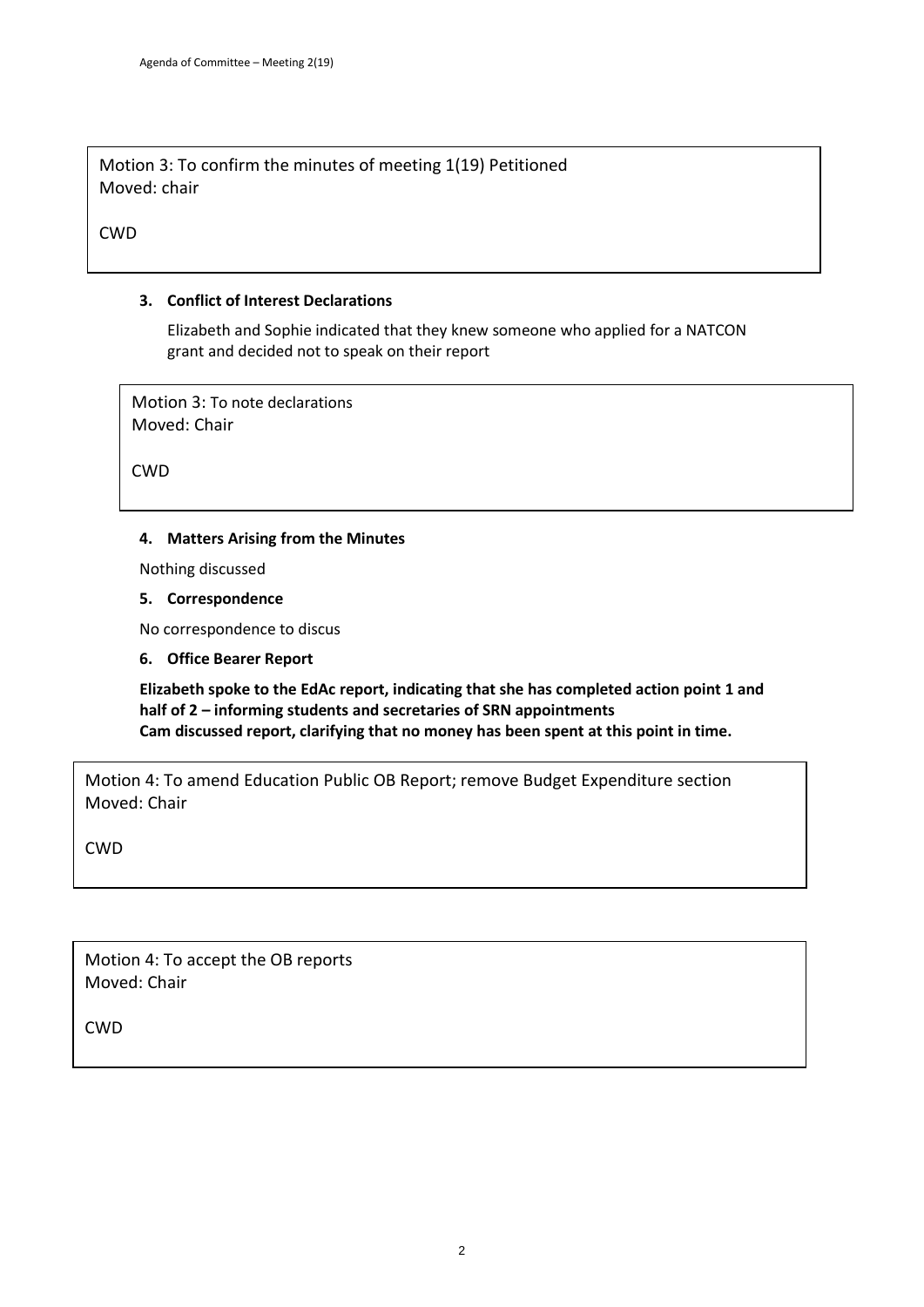# **University of Melbourne Student Union Education Academic Affairs Report Elizabeth Tembo & Ru Bee Chung To Education Committee 2(19) 21/01/19**

# **Key Activities**

# **Key Activity 1**

I've met with Alice, my predecessor, to discuss and confirm appointments of student reps to various boards and committees from the SRN. The successful applicants will soon be informed of their appointments.

I met with Alanna from Advocacy on Thursday  $17<sup>th</sup>$  to discuss SRN and finalising a time for governance training. We're aiming to give notice by Wednesday 23rd Jan.

# **Key Activity 2**

The Education Guide has been a labour of…love? I submitted a job to Comms but will continue working on the product. I have reached out to Advocacy and Legal, who have promptly responded and I wait expectantly to hear from CAPS and Academic Skills cos who doesn't enjoy some student engagement?!

# **Progress on assigned actions from last report**

**Last Action Point 1**

n/a

# **Action Points to be completed by next report**

# **Action Point 1**

Inform committee secretaries of the appointment of a new student representative for 2019.

# **Action Point 2**

Inform SRN members of their appointments and confirm the time of SRN governance training.

# **Action Point 3**

Finalise furniture and stationary in Ed Office

# **Action Point 4**

Confirm and finalise plans for Summerfest and Sleep Over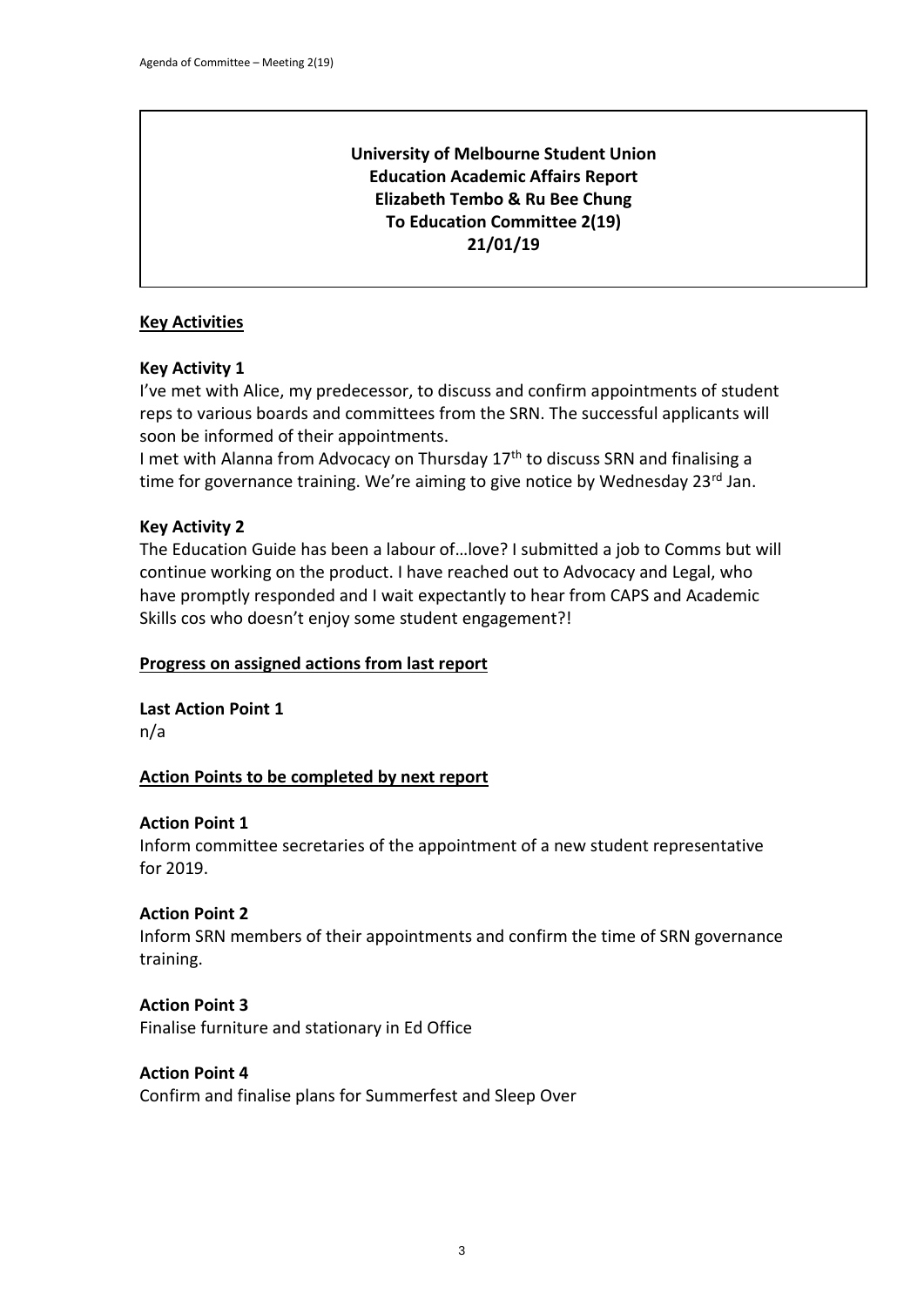# **Education Public Affairs OB report Jan**

#### **Key Activities**

#### **Syndicate**

We had a meeting with Hospo Voice re combining and strategising for semester one, and another meeting with the student chapter of Hospo Voice to discuss plans for the semester.

#### **How to Eat 4 Free**

Ed Pub made an Instagram and logged a job with comms about this campaign. The Instagram now has just under 150 followers (everyone should follow it @howtoeat4free) and the insta-stories will be starting in O-week.

#### **Take back our Co-op**

There's been a legal document/petition drafted for this campaign over the break and the next monthly meeting will happen on Thursday next week. Anyone can come to this meeting - contact Charli (on any social media form) to connect up to the call.

#### **Natcon!**

We went to Natcon (national conference) and had multiple meetings/discussions about all our campaigns and specifically the federal election campaign. We're open to suggestions still on what exactly this campaign will look like, and what different merchandise, outcomes etc will look like.

# **Budget Expenditure**

We've spent \$800 of the \$1000 (passed last committee) to buy a design for the T-shirts being made (to Sam Wallman).

M: Accept OB reports with amendment to Ed Pub CWD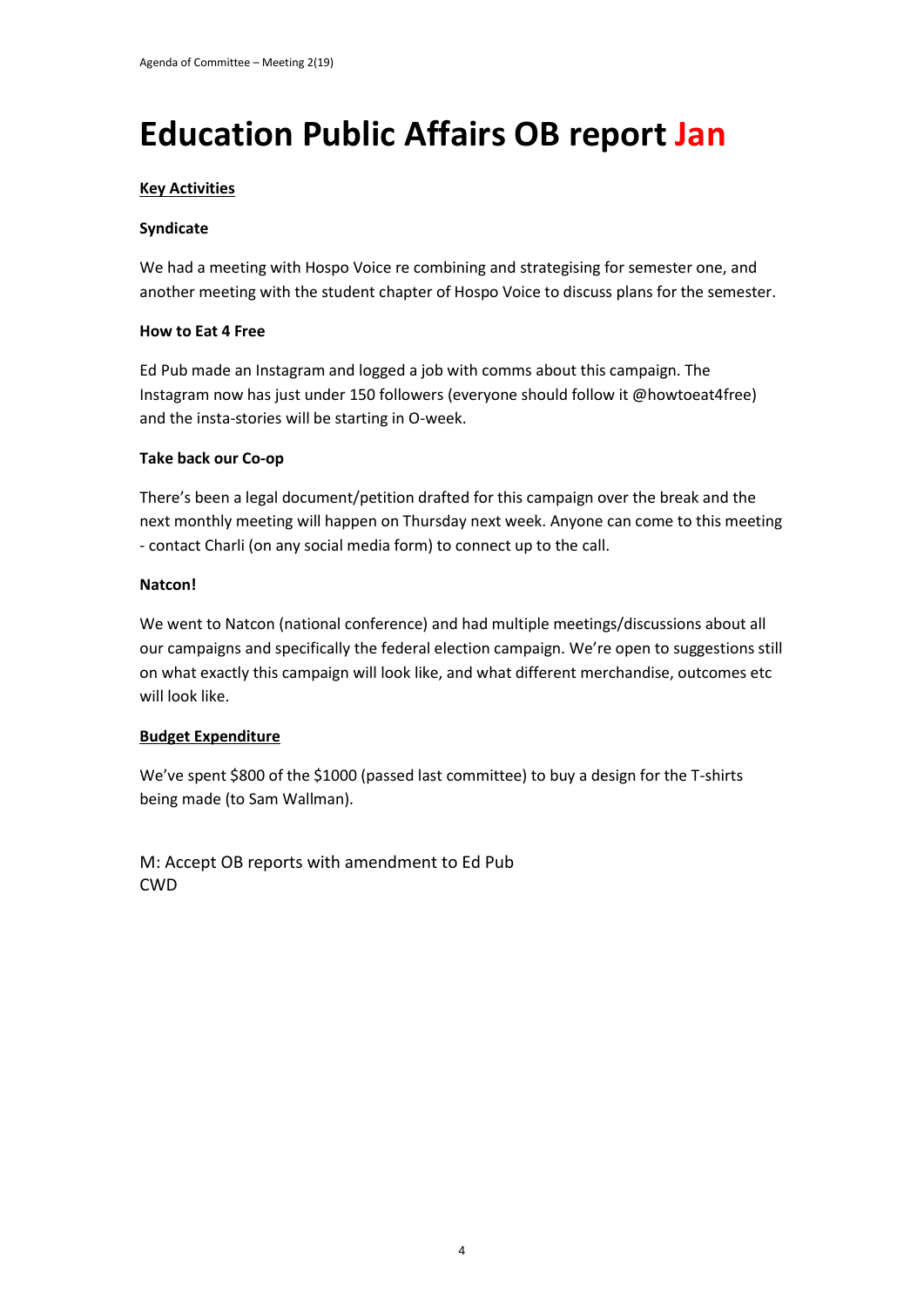#### **7. Other Reports**

No other reports to give

#### **8. Motions on Notice**

#### **8.1 2019 Education Department Budget**

**Elizabeth spoke to this motion.** 

**Hue Man asked if the budget will be made public. Elizabeth said that she was unsure of whether they will be and when, because budgets are circulated in confidence. She indicated that she would circulate hard copies when the committee first meets in person.**

Motion 4: That the committee endorse the 2019 Education Department budget. Moved: Elizabeth Seconded: Cam

#### CWD

The 2019 Education budget has been put together by your 2019 officers. The budget has been based on the budget and expenditure of previous years where possible, and based on approximations from relevant budgets and quotes in the case of new initiatives. This budget was endorsed in the second meeting of the 2019 students' council in early December last year. We ask that you read over it and endorse or otherwise note the budget.

#### **8.2 PTV Passes**

**Cam spoke to this. Josh asked how the passes work. Cam explained that the UMSU Financial Counsellor Vanessa Stanton handles student complaints about financial hardship and that she will distribute 7 day, or 30 day passes as needed. He stated that this was a trial and they would analyse the demand of these passes later.** 

**Nick queried if this initiative is being done in leu of the free tram zone campaign and if it was to replace/take away from that. Cam said that the free tram zone campaign is ongoing and will likely be a continuous fight, and that these passes are here as accessible measures to help students while that fight continues.**

**Nick enquired as to how the campaign was tracking (bdm chsh!) along. Cam explained that they [ed pub] have been meeting with community stake holders to gain support with the intention of taking their written support to the government.**

**Elizabeth and Hue Man asked if these passes account for international and post-grad students being unable to possess concession passes. Cam clarified that it will be made available to all students regardless of their concession status. Cam noted that they will be continuing the push for international and post-grad concession status. He also explained that in view of this, post-grad and international students' application will be prioritised. Hue Man enquired about out of pocket costs, Cam clarified – the cost of these passes will be completely covered by UMSU, stating that it is actually illegal for those who purchase the passes to sell them.**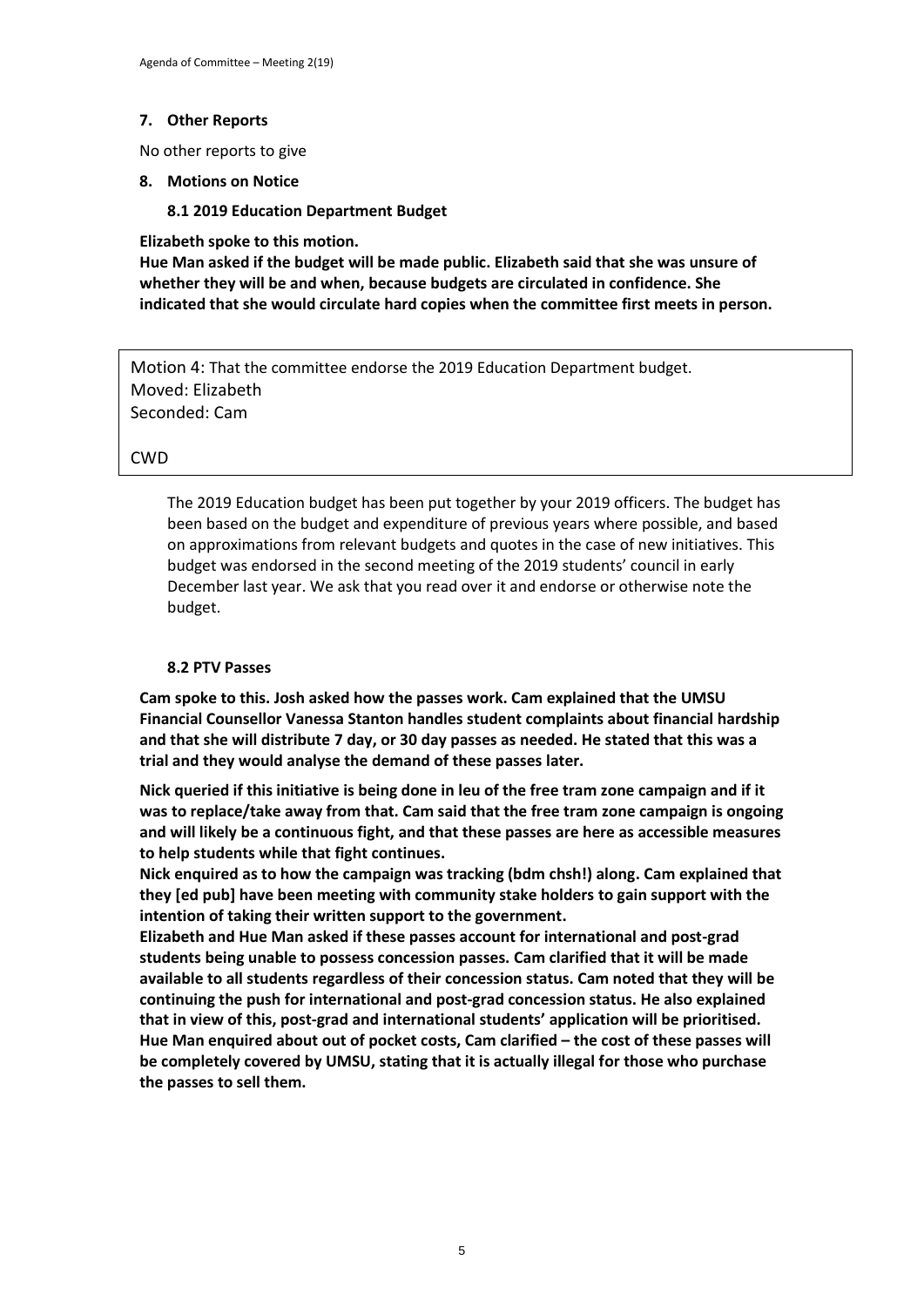**Nick asked if this was only a pilot or the end goal - Cam said it's a pilot and part of an ongoing fight – Vanessa has written a letter of support to PTV and it has been accepted, after the trial they will push to have the passes expanded.** 

**Hue Man enquired who were eligible for these passes and how ed pub is planning on determining the number of passes. Cam said that bit is part of Vanessa's role as UMSU Financial Counsellor to assess the level of need of the applicants. He stated that ed pub will purchase a mixture, including more 7-day passes so that the program may stretch further.**

**Cam thanked the Committee for their engagement. The committee seems to be behind this.**

Motion 5: To pass up to \$1000 to purchase PTV passes for Summerfest Moved: Cam Seconded: Elizabeth

CWD

Over the past 2 months, Ed Pub has been working really hard to get dozens of meetings with government officials, hospitals, university officials and community organisations. One of the things we've been fighting for is for UMSU to have the opportunity to give out the new 'disadvantaged public transport cards' to the students that really need it. We have won this opportunity!

This motion is for the passing of up to \$1000 to buy these PTV passes, so that we can distribute these cards accordingly.

# **8.3 Campaign T-Shirts**

**Cam spoke to this motion, explaining who Sam Wallman is - a local artist who works heavily with the union movement, progressive movements and has worked with the education department in the past.**

**Cam emphasised that despite the cost, we're getting this artwork at "mate's rates" and on the grounds of paying people fair and liveable wages especially artists who often struggle to get by in their fields.** 

**Hue Man wanted to clarify that this motion was just for the design? Cam said yes and explained the colour (monochrome) and specs (large, front and back) of the designs. Cam amended his motion to reflect that.**

**Hue Man enquired what we're expected to pay for the actual shirts. Cam said most likely no more than \$650 - clarifying again that it's about paying people fairly and using ethical sources.**

Motion 5: **To pass up to \$1000 or the design fee o campaign T-shirts and not the shirts themselves. (amended)** Moved: Cam

Seconded: Elizabeth

We are purchasing year-round t shirts for our campaigns. These have are sustainable and ethically sourced shirts through the UMSU comms department's supplier. To go with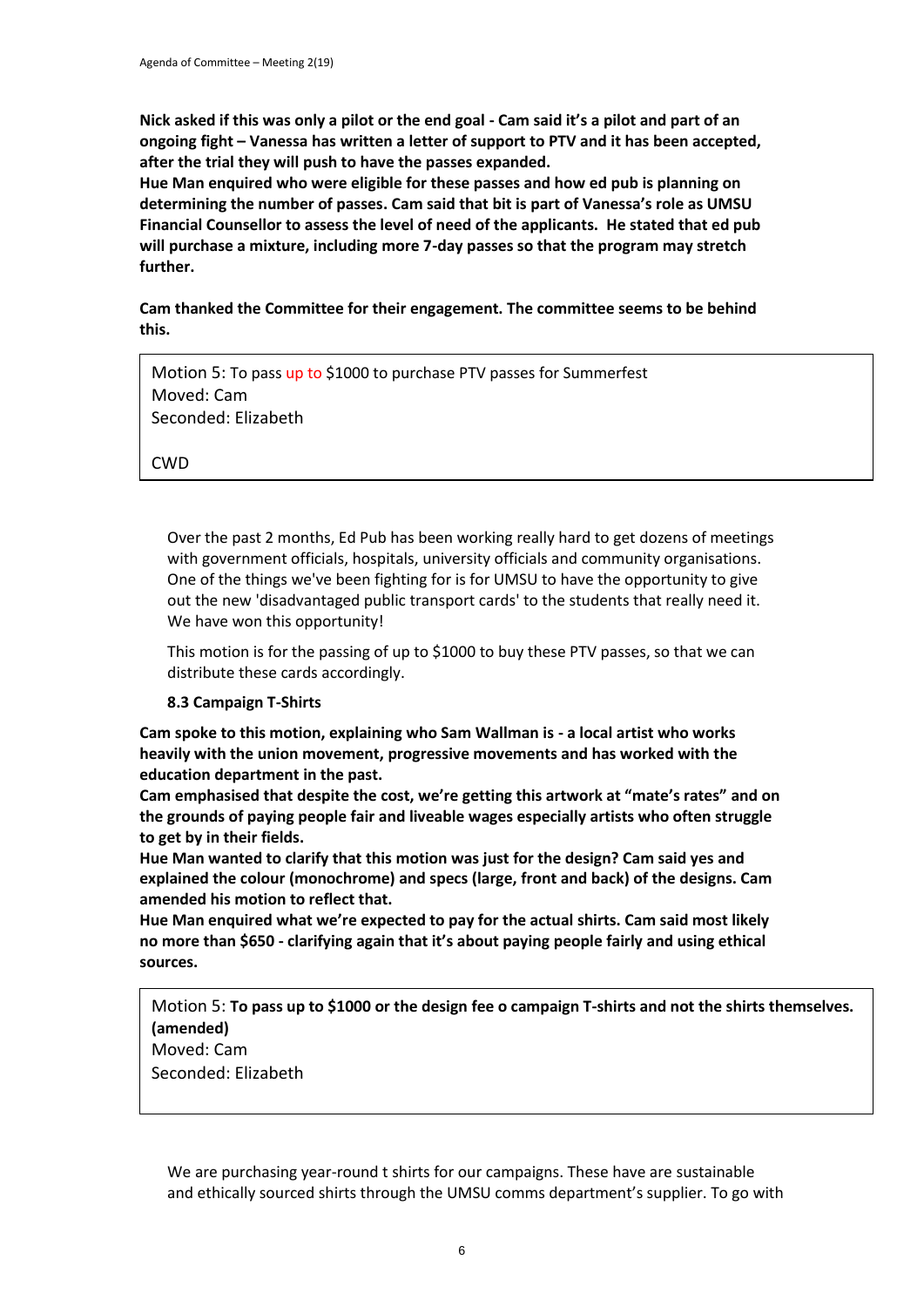a familiar and reliable source for artwork, as well as supporting a local artist at union rates, we have engaged Sam Wallman who did the tote bag designs last year.

We have made sure not to over-order shirts, and have asked for a design which can be reused rather than being 2019 specific for maximum sustainability.

#### **8.4 Education Booklet Guides**

#### **S: Cam**

**Elizabeth spoke to the booklet, explaining that the booklets contained details about the education department and its campaigns, as well as other UMSU departments and resources like Advocacy and Legal, that other guides would not have. She also clarified that this was to cover the printing costs and not the artwork which is yet to be confirmed.**

Motion 6: To pass up to \$2000 from the printing budget photocopying/Paper Costs line to print up to 2000 copies of the guide Moved: Elizabeth Seconded:

For the past three years, the education department has collaborated with the Advocacy and Legal Department to create a guide to… the Education Department which has been distributed around Summerfest & Winterfest. It's been a useful tool to engage with students and raise the awareness and profile of the various campaigns, plans and resources made available through Ed and the aforementioned departments that we work close with.

#### **8.5 NATCON 2018 Grants**

**Cam asked if we could amend the motion to include "NATCON". We did. Elizabeth asked the committee if they'd be happy to pass money for the two reports en bloc – the committee agreed.**

**Sophie & Hue Man expressed a conflict of interest, stating that they knew one of the people whose report we were reviewing.**

**Hue Man asked how many reports we were reviewing today and how many grants were given. Elizabeth explained that six grants were approved by the 2018 ed committee and of that we had received three and were reviewing two today as there was an issue in opening the other.** 

**Nick asked why we have not budgeted for NATCON 2019. Elizabeth explained that they decided to take the advice of their predecessors and not include it – as the logistics of receiving applications and reimbursing students meant that the following year's ed department had to pass money and that there was up to a two-month lag between the expenditure and the reimbursement.** 

**Sophie asked if other departments also handle grants, particularly autonomous grants. Cam said he belives Queer does. Elizabeth added media did last year, however, we are not sure about the content of other offices' budgets.**

**The reports were read.**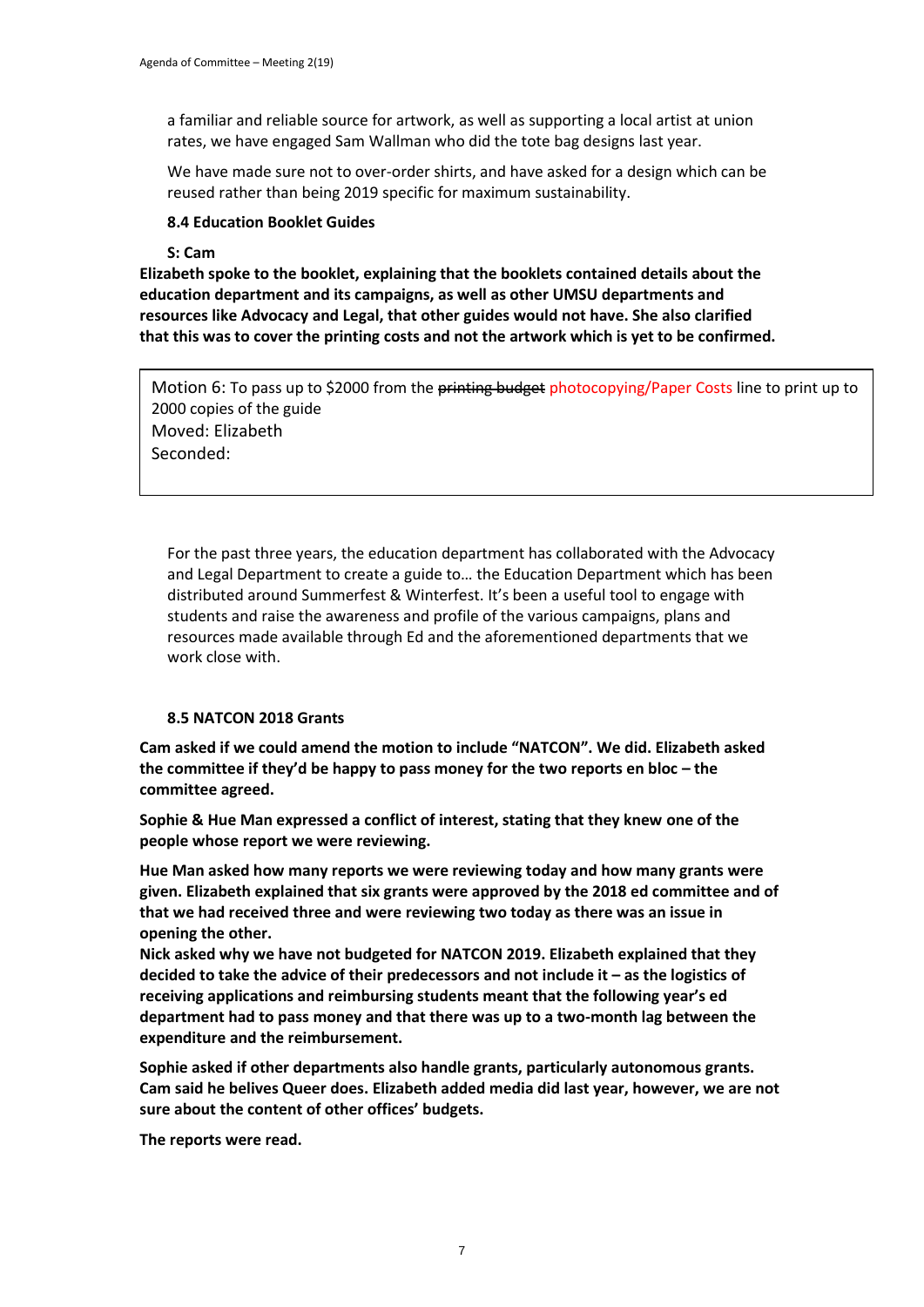# Motion 7: **To pass up to \$400 to reimburse two unofficial observers for their accommodation expenses at NATCON 2018 (amended)**

Moved: Elizabeth Seconded: Cam Abstentions: Hue Man & Sophie

# CARRIED

In 2018 the education department gave out grants to students wishing to attend natcon as an unofficial observer. The previous committee granted up to \$200 to each successful applicant who was deemed to need financial assistance. Last committee we passed \$200 per unofficial observer from the previous Education Budget Line to ours. The observers went and came back, so it is now time for us to read their reports and reimburse them should committee determine it is right to do so.

#### 9. **Motions Without Notice Cam spoke a little on this.**

Motion 8: To elect Sophie as the education committee rep on the Student Advisory Group for UMSU Communication

Moved: Cam Seconded: Elizabeth Abstained: Sophie, Josh

# CARRIED

#### **10. Other Business**

#### **10.1 SumerFest Volunteers**

#### **Cam spoke on this. Hue Man asked if this is in Feb and said she could attend. Sophie also expressed interest in helping out.**

We'll be running a store on the  $27<sup>th</sup>$  and would greatly appreciate it if anyone could pop in even for just an hour to don a ed shirt, grab some totes and chat to some people about the department and umsu in general. We're really pushing to increase engagement and awareness this year.

So if you're available, let us know via email, fb or in person! We'll also post more about what we're getting up to in the fb group.

# **10.2 Roles, responsibilities and expectations of all members of the education committee**

#### **Elizabeth spoke to this**

Whether a voting member or an OB it is expected that we treat one another with respect during and outside of our meetings. Everyone is entitled to have a say in the management of this department and no one should be made to feel intimidated or unsafe. It is the responsibility of all members to ensure that all decisions being made are